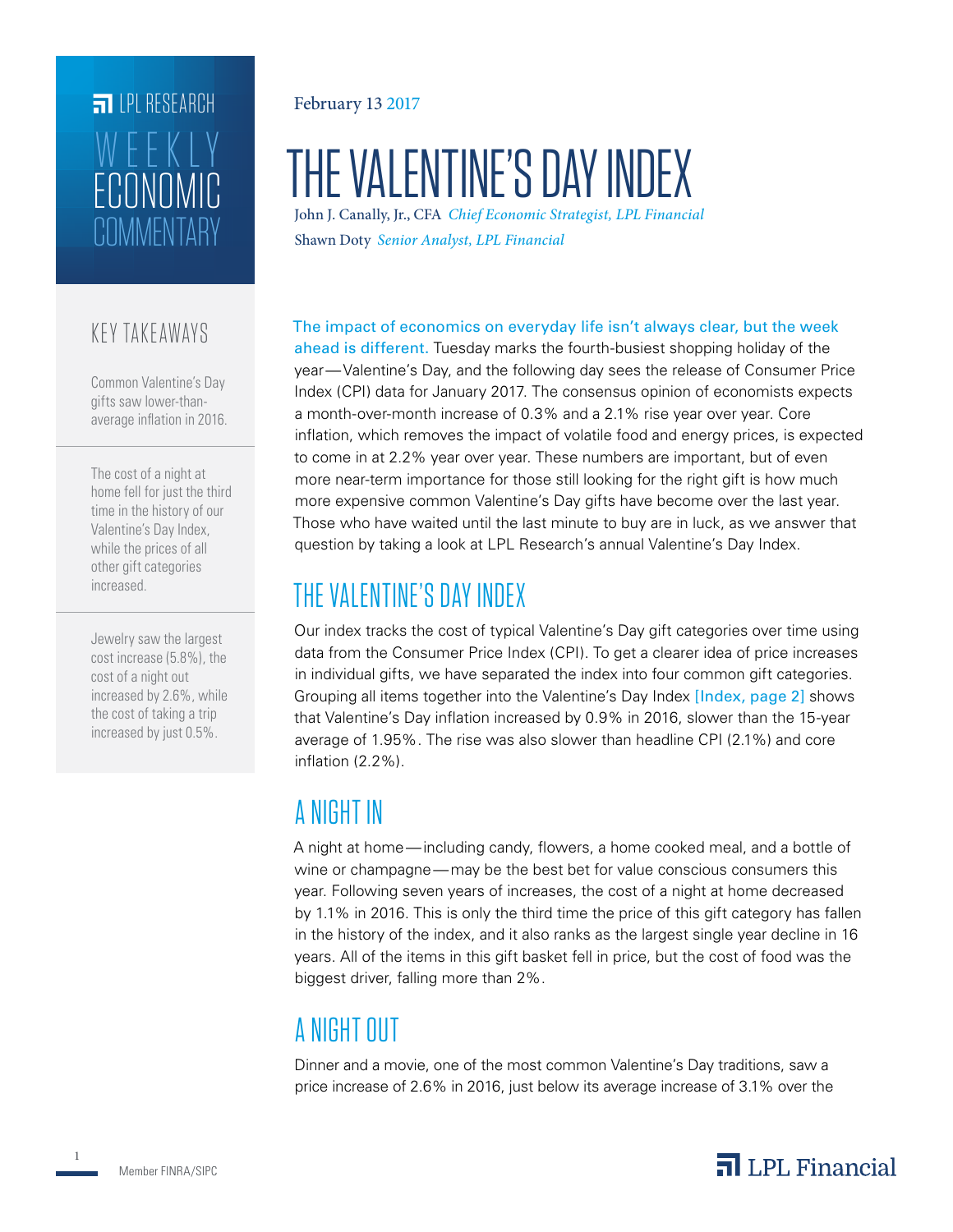### **Prices for Common Valentine's Day Gifts Rose at a Below Average Pace in 2016**



The overall index has 10 items that are equal weighted (10% each). Those 10 items are then used to create the sub-indexes. For example, four items (out of the 10) comprise the 'Night In' gift basket (weighted 25% each).



Source: LPL Research, Bureau of Labor Statistics 02/08/17

Based on Consumer Price Index data. Indexes are unmanaged and cannot me invested into directly. Past performance is no guarantee of future results.

Financial

 $\mathfrak{D}$